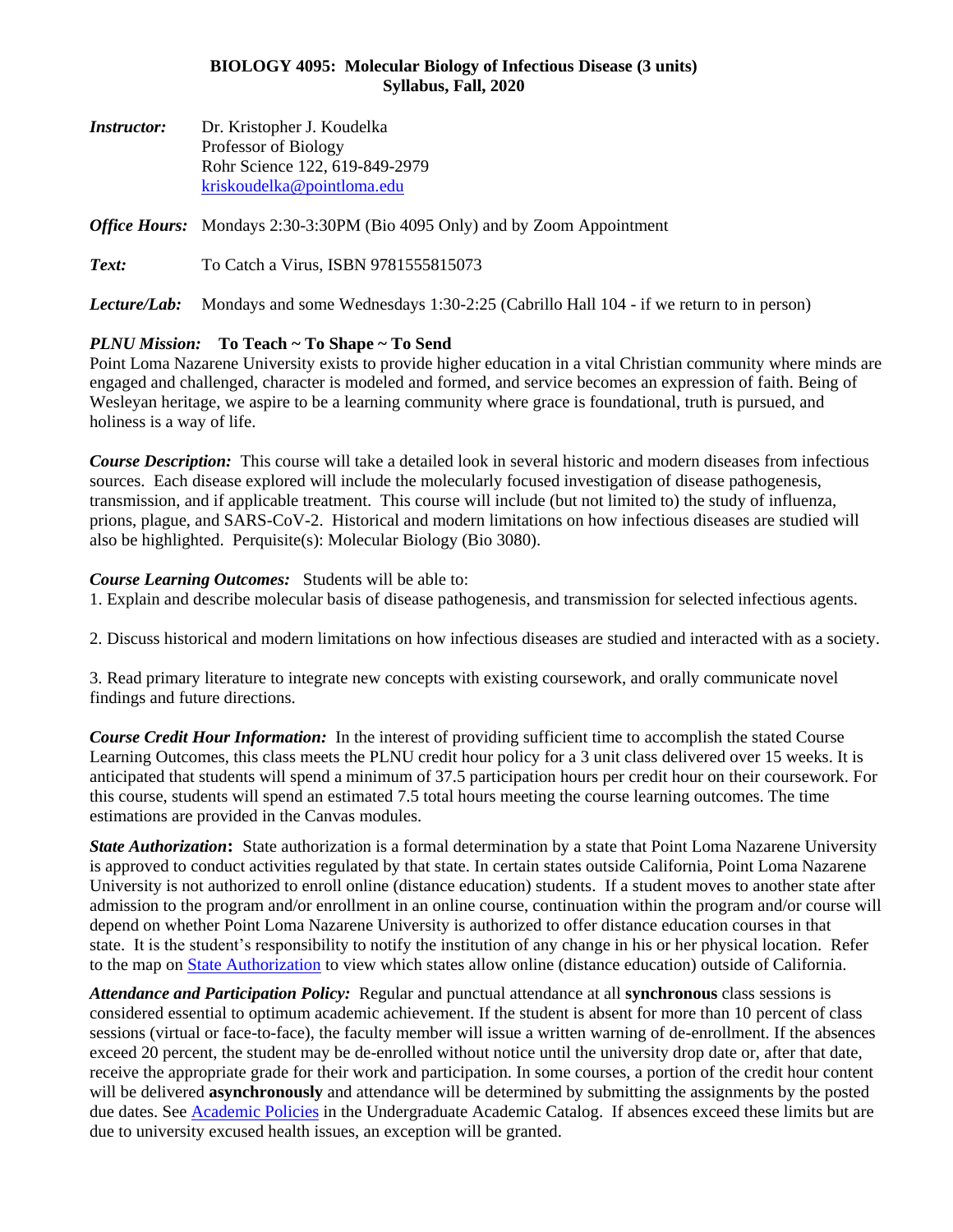## *Asynchronous Attendance/Participation Definition*

A day of attendance in asynchronous content is determined as contributing a substantive note, assignment, discussion, or submission by the posted due date. Failure to meet these standards will result in an absence for that day. Instructors will determine how many asynchronous attendance days are required each week. Regular and punctual attendance at all classes is considered essential to optimum academic achievement. If the student is absent from more than 10 percent of class meetings, the faculty member has the option of filing a written report which may result in de-enrollment. If the absences exceed 20 percent, the student may be de-enrolled without notice until the university drop date or, after that date, receive the appropriate grade for their work and participation. See [Academic Policies](http://catalog.pointloma.edu/content.php?catoid=18&navoid=1278) in the Undergraduate Academic Catalog. *Attendance at all exams is required, unless you have a doctor's note excusing you.*

*Participation and Cooperation:* Class participation counts for 10% of your grade. Much of this course will be interactive. You will be expected to work with online. In addition, you are expected to actively participate in class discussions. We will be using a semi-discussion style format, and we expect you to volunteer to answer questions and also to ask questions whenever you are confused. You should read ahead so that you can participate effectively and for your own learning benefit**.**

*Use of Technology:* In order to be successful in the online environment, you'll need to meet the minimum technology and system requirements; please refer to the *[Technology and System Requirements](https://help.pointloma.edu/TDClient/1808/Portal/KB/ArticleDet?ID=108349)* information. Additionally, students are required to have headphone speakers compatible with their computer available to use. If a student is in need of technological resources please contact [student-tech-request@pointloma.edu.](mailto:student-tech-request@pointloma.edu)

Problems with technology do not relieve you of the responsibility of participating, turning in your assignments, or completing your class work.

*Academic Accommodations:* While all students are expected to meet the minimum standards for completion of this course as established by the instructor, students with disabilities may require academic accommodations. At Point Loma Nazarene University, these students are requested to file documentation during the first two weeks of the semester with the Academic Support Center (ASC), located in the Bond Academic Center. This policy assists the University in its commitment to full compliance with Section 504 of the Rehabilitation Act and the Americans with Disabilities Act. Section 504 (a) prohibits discrimination against students with special needs and guarantees all qualified students equal access to and benefits of PLNU programs and activities. Once the student files documentation, the ASC will contact the student's instructors and provide written recommendations for reasonable and appropriate accommodations to meet the individual learning needs of the student.

The PLNU Disability Resource Center (DRC) can be reached by phone at 619-849-2486 or by e-mail at [DRC@pointloma.edu.](mailto:DRC@pointloma.edu) See [Disability Resource Center](https://www.pointloma.edu/offices/disability-resource-center) for additional information. For more details see the PLNU catalog [Accommodations.](https://catalog.pointloma.edu/content.php?catoid=35&navoid=2136#Academic_Accommodations)

Students with learning disabilities who may need accommodations should also discuss their needs with the instructor during the **first two weeks** of class.

*Academic Honesty:* Students should demonstrate academic honesty by doing original work and by giving appropriate credit to the ideas of others. Academic dishonesty is the act of presenting information, ideas, and/or concepts as one's own when in reality they are the results of another person's creativity and effort. A faculty member who believes a situation involving academic dishonesty has been detected may assign a failing grade for that assignment or examination, or, depending on the seriousness of the offense, for the course. Faculty should follow and students may appeal using the procedure in the university Catalog. See [Academic Policies](http://catalog.pointloma.edu/content.php?catoid=18&navoid=1278) for definitions of kinds of academic dishonesty and for further policy information.

*PLNU Copyright Policy:* Point Loma Nazarene University, as a non-profit educational institution, is entitled by law to use materials protected by the US Copyright Act for classroom education. Any use of those materials outside the class may violate the law.In particular, all homeworks, assignments, and laboratories are owned by Dr. Koudelka, and may not be shared with other individuals or groups outside of the students registered for the BIO4095, Fall, 2020 section. It is a violation of copyright law to otherwise distribute these materials in any form.